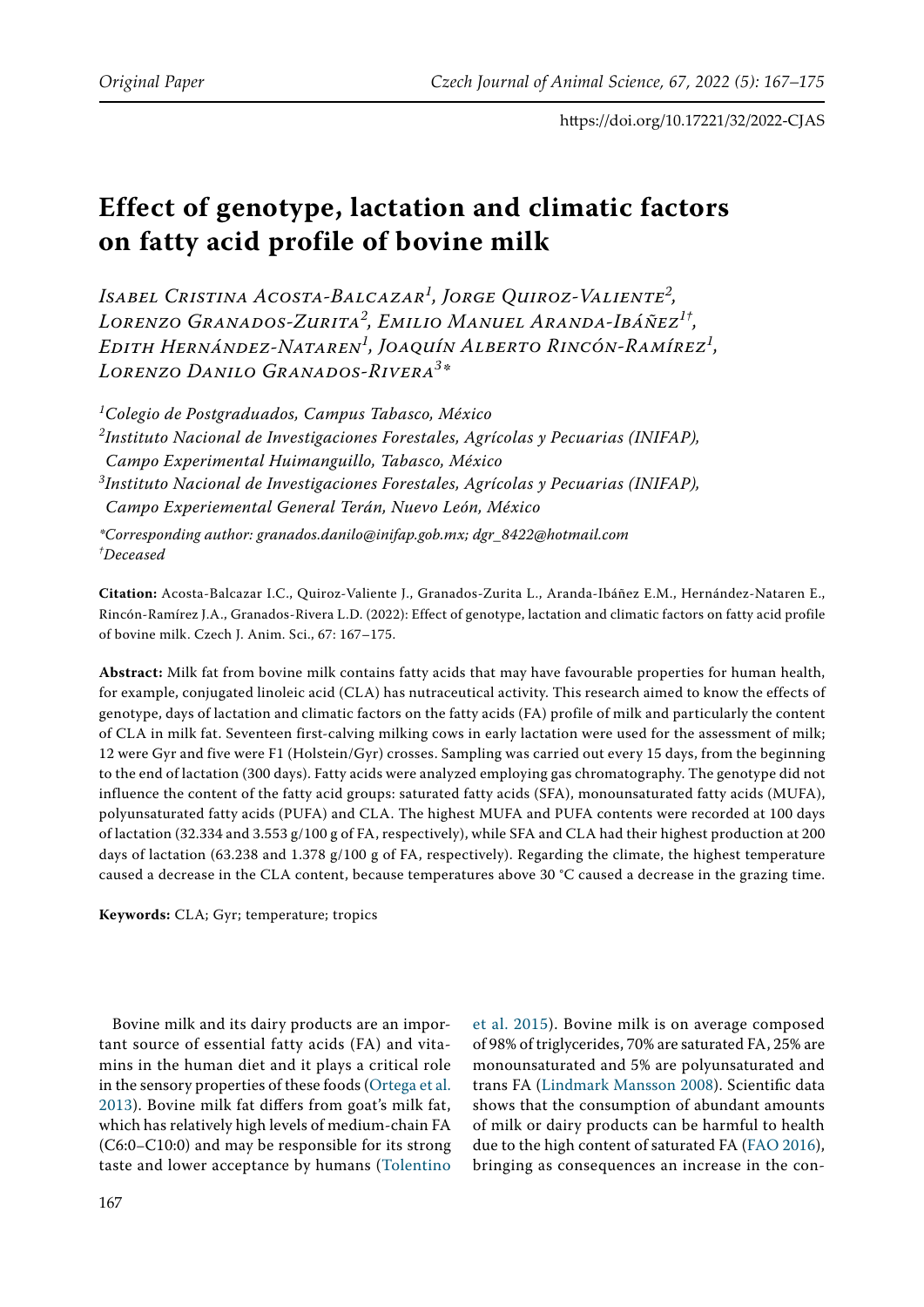centration of cholesterol, causing diseases such as type 2 diabetes, cancer, heart disease and obesity [\(Ortega-Perez et al. 2013\)](#page-7-2). However, some fatty acids such as butyric acid also have favourable properties for human health which seems to exert a protective effect against colon cancer. Oleic and vaccenic acids reduce the risk of cardiovascular disease and conjugated linoleic acid (CLA) has been related to anticancer activity ([Martinez et al. 2013\)](#page-7-3). Several factors can alter the lipid and CLA profile of milk, among these the production system, type of diet, breed, use of additives in the diet, level of milk production, lactation stage and time of year can be mentioned ([Martinez-](#page-7-4)[Borraz et al. 2010\)](#page-7-4). In Mexico, most of the studies have been carried out in areas of the Altiplano, where the largest dairy basins are located, leaving a gap of information regarding the tropical zones, where the production system that predominates is the dualpurpose one [\(Roman-Ponce et al. 2013](#page-8-1)), the feeding system is managed under grazing [\(Prieto-Manrrique](#page-7-5)  [et al. 2017\)](#page-7-5) and weather conditions are rather severe [\(De Jesus et al. 2016](#page-7-6)). The objective of this research was to evaluate the effect of factors such as genotype, lactation days (LD) and climatic factors (maximum, minimum and relative humidity) on the FA profile in bovine milk under a semi-intensive production system and in tropical conditions.

## **MATERIAL AND METHODS**

#### **Location**

The experiment was conducted in a private production unit, located in the municipality of Paraíso, Tabasco, Mexico (5 m above sea level). The climate in the region is classified as warm and humid, with a rainy period in summer and autumn. The average annual rainfall is 2 295 mm, wet season is from June to October with 70% of the annual rain, and dry season from November to May; the maximum, average and minimum temperatures recorded are 35, 25 and 15 °C, respectively, with 77.4% relative humidity ([INEGI 2016\)](#page-7-7).

## **Animals, experimental design and treatments**

Seventeen first-calving milking cows in early lactation were used for the assessment of milk; 12

were Gyr and five cows were F1 (Holstein/Gyr). Milk samples were collected at each milking (4:00 and 16:00) every 15 days for a time of 300 days; for the analysis of days in lactation this time was grouped into three periods (100, 200 and 300 days). Treatments consisted of two genotypes (Gyr vs F1) and 100, 200 and 300 days in lactation. Additionally, the relationship between conjugated linoleic acid concentrations related to temperature and relative humidity was evaluated.

In this study, animals were handled according to the guidelines and regulations for animal experimentation of the Academic Division of Animal Sciences of the Instituto Nacional de Investigaciones Forestales, Agrícolas y Pecuarias (ID project: 945934889).

## **Feeding**

The feeding system was based on pastures, offered to free access, under an intensive rotational system, in 52 paddocks of approximately 2 500  $m<sup>2</sup>$ with an electric fence. The main pastures consumed were as follows: limpo grass (*Hemarthria altissima*, 65%), German grass (*Echinochloa polystachya*, 5%), Bahia grass (*Paspalum notatum*, 10%) and giant star grass (*Cynodon plectostachyus*, 20%); with an occupancy period of 7 h/day/paddock.

In addition, the cows were offered maize silage between 6 kg and 10 kg per cow per day (to complete the amount of biomass available in the paddock), divided between the two milkings, and commercial feed at the rate of 1 kg per 3 kg of milk produced, with averages of 8% and 18% of protein, respectively; they were also provided 50 g of mineral salts per day per cow, all this in order to meet the requirements of the animals and avoid weight loss during the milk production period.

#### **Milk production and composition**

Milk samples were collected every 15 days, at two milking times, for 300 days. Sampling was carried out using four Waikato MK (New Zealand) milk meters. A portion of the total volume of milk milked per cow was collected. The milk samples were stored in plastic vials (50 ml) and kept under refrigeration at 4 °C and then analyzed for chemical composition. The variables measured were daily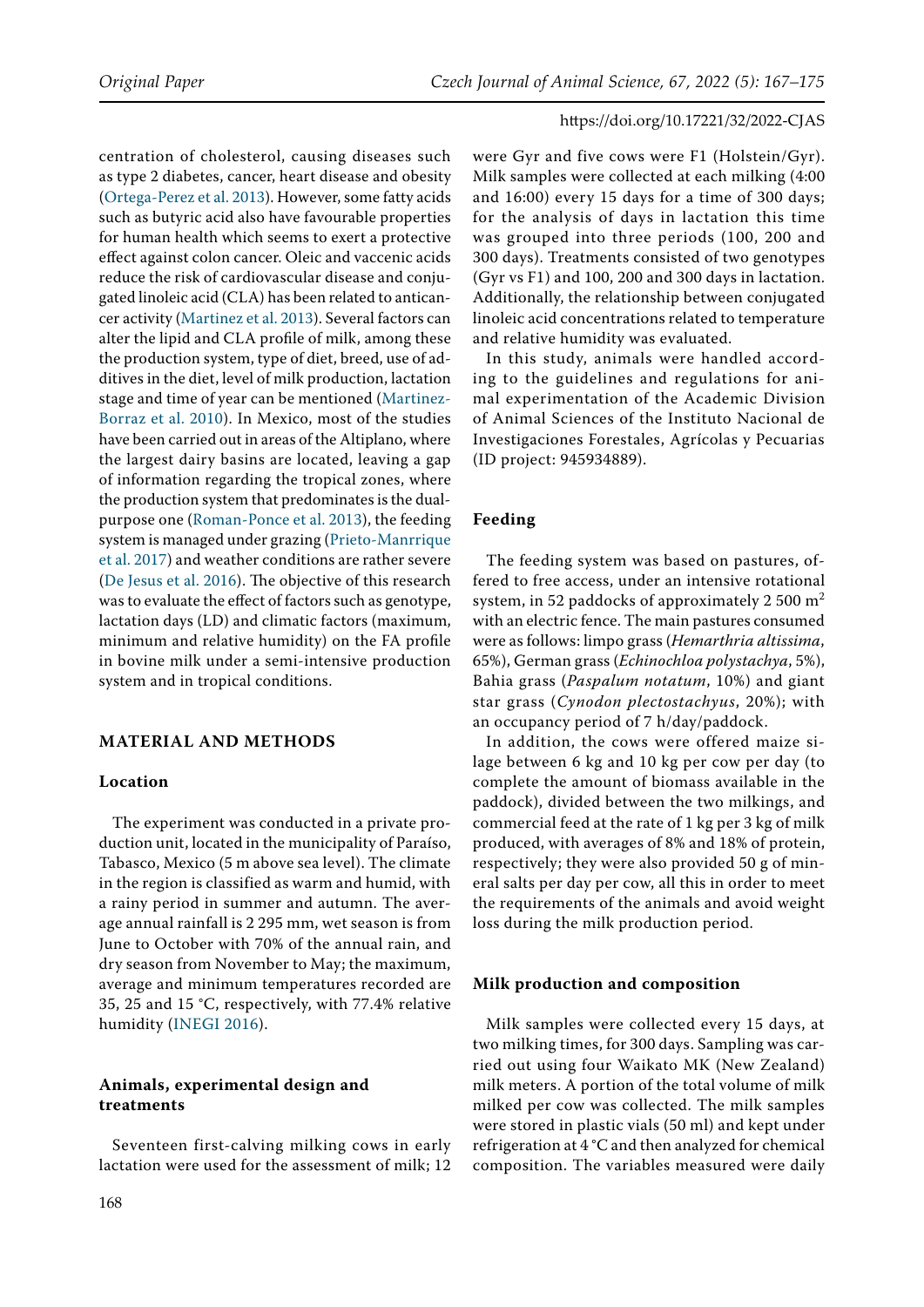milk yield (DMY, kg/day), milk composition (g/kg) and yield (g/day) of fat, lactose, and protein, as well as the fatty acid profile  $(g/100 g of FA)$ .

#### **Laboratory analysis**

A total of 709 samples were analyzed; of which 629 were used to determine the chemical composition and 80 for the fatty acid profile. The determination of fat, protein and lactose in milk was carried out by ultrasound (LactoScan, Nova Zagora, Bulgaria) at the Central Laboratory of the Postgraduate College, Campus Tabasco. Each sample was heated in a water bath until reaching a temperature between 15 °C and 20 °C to optimize the analysis and preserve the useful life of the equipment.

## **FA extraction**

The extraction of FA from milk was carried out according to the methodology of [Feng et al. \(2004\)](#page-7-8). 50 µl of the lipids extracted from milk were taken and placed in polypropylene tubes, 3 ml of sodium methoxide (0.5 M in methanol to protect the isomerization process of unsaturated FA) were added, and they were stirred for 1 min with vortex. The tubes were placed into a beaker with distilled water, at 80 °C for 10 min, the tubes were removed from the beaker, allowed to cool for 10 min, 3.5 ml of hexane were added to dissolve and to extract only the fat, and 5 ml of 6% potassium carbonate to saponify and release the FA, which were vortexed for 1 min and centrifuged for 5 min at  $2\,500 \times g$ .

Then the hexane fraction, located in the upper part of the tube, was extracted and deposited in polypropylene tubes, which contained 0.5 g of sodium to eliminate moisture excess and 0.1 g of activated carbon to eliminate impurities; they were shaken with vortex and centrifuged at 1 500 × *g* for 5 min. The first phase was then extracted from hexane, and filtered through an Acrodisc (titan 44513-NN, 17-mm green filter and 0.45-µm nylon membrane; Thermo Fisher Scientific, Waltham, MA, USA; to ensure a sample free of impurities) and placed in a vial where it was stored at –5 °C until its analysis by gas chromatography.

The methyl esters of FA were determined through gas chromatography, using a Hewlett Packard 6890 chromatograph with a flame ionization detector (HP, Inc., Palo Alto, CA, USA) and automatic injector (series 53308-02; Supelco Inc., Bellefonte, PA, USA), for which it was necessary to use a capillary column of fused silica (SP-2560, 100 m  $\times$  0.25 mm  $\times$  0.2 µm film thickness), a FAME Mix C4-C24 standard, cat. No. 18919-1AMP (Supelco Inc., Bellefonte, PA, USA), a specific standard for cis-9, trans-11 and trans-10, cis-12 isomers from Nu-Chek (Elysian, MN, USA) and helium was used as carrier gas. 0.1 µl of the methylated fat sample was injected and the used temperature ramp began with 140 °C for 2.95 min, then it was increasing  $1 °C/min$  up to  $210 °C$ , then it rose 0.70 °C/min up to 235 °C.

#### **Statistical analysis**

The statistical analysis consisted of a completely randomized design in an arrangement with repeated measurements, using the MIXED procedure in SAS v9.4 software (SAS Institute, Inc., Cary, NC, USA) and the comparison of least squares means that was carried out through Tukey's test ( $P \le 0.05$ ).

$$
Y_{ijk} = \mu + \alpha_i + \beta_{j(i)} + \Upsilon_k + \alpha \Upsilon_{ik} + \varepsilon_{ijk}
$$
 (1)

where:

- *Yijk* the response due to subject *k*, treatment *j* and period *i*;
- μ the overall mean; α*<sup>i</sup>* is the fixed effect due to the breed treatment, assuming that  $\Sigma \alpha_i = 0$ ;
- $\beta_{i(i)}$  the random effect due to subject *i* nested within the treatment,  $β_{j(i)} \sim N(0, σ^2β)$ ,  $β_{j(i)}$  is independent;
- Υ*<sup>k</sup>* the fixed effect due to the period *k*, ΣΥ*k* = 0;
- $\alpha Y_{ik}$  the fixed effect of interaction due to treatment *i* and period  $k$ ,  $\Sigma \alpha Y_{ik} = 0$ ;
- $\varepsilon_{ijk}$  the random error component,  $\varepsilon_{ijk} \sim N(0, \sigma^2 \varepsilon)$ .

To know the direct influence of the climatic factors (maximum and minimum temperature and relative humidity) a multiple regression model was applied using the REG procedure and the STEPWISE method for the selection of variables.

$$
Y = \beta_0 + \beta_1 X_1 + \beta_2 X_2 + \dots + \beta_n X_n + \varepsilon_i
$$
 (2)

where:

*Y* – the dependent variable (milk production, fat, lactose, protein, conjugated linoleic

acid, etc.);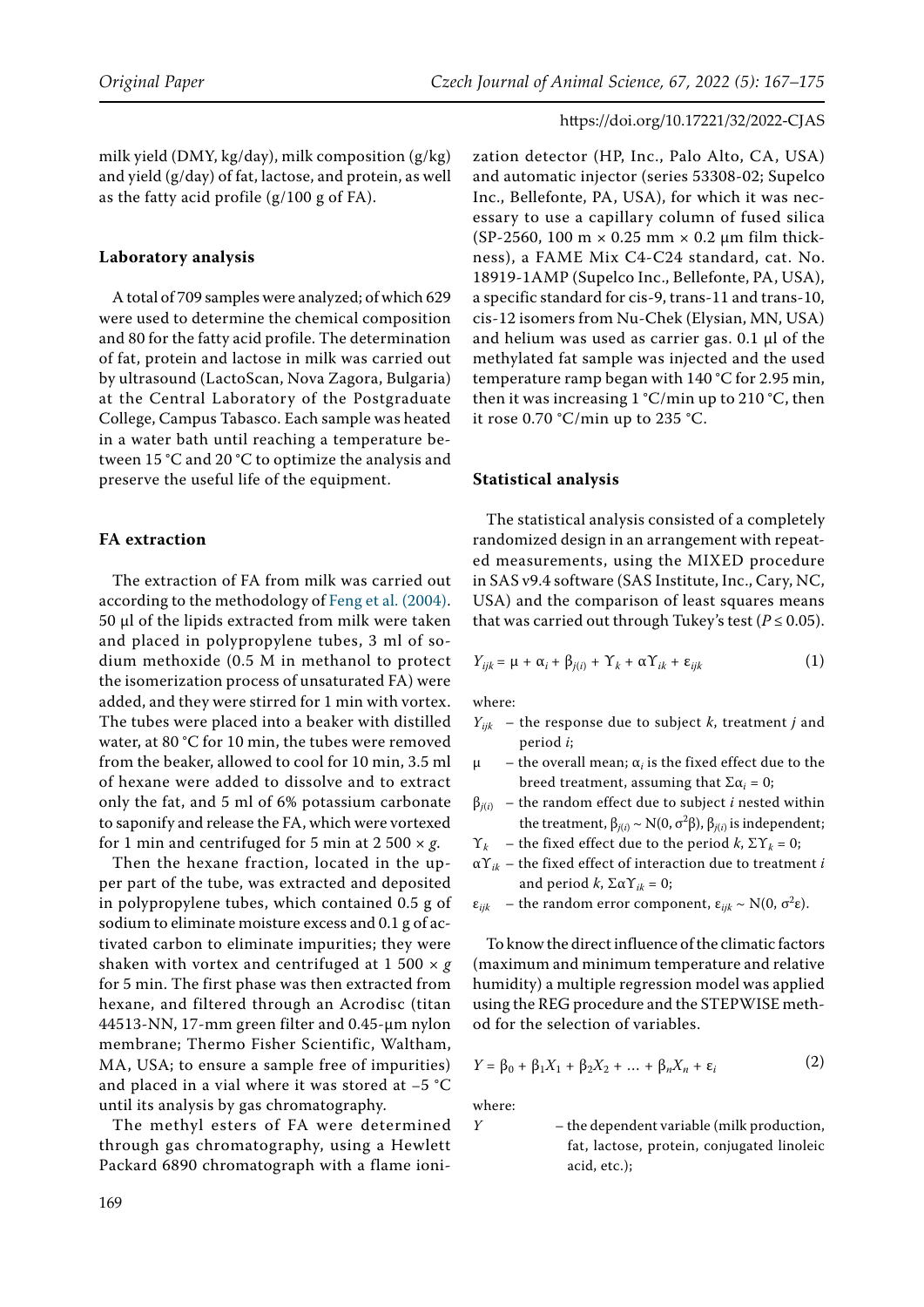| $\beta_0$ , $\beta_2$ , $\beta_n$ – the parameters of the regression equation; |
|--------------------------------------------------------------------------------|
| $X_1, X_2, \ldots X_n$ – the independent variables (temperature                |
| and humidity);                                                                 |
|                                                                                |

 $\varepsilon_i$  – the random error component.

## **RESULTS**

#### **Milk production**

The F1 cross had higher milk production (14.07  $\pm$ 0.91 kg/day) than Gyr cows  $(9.33 \pm 0.86 \text{ kg/day})$ (Table 1); this meant 33.68% more milk. In both genotypes, milk production was higher during the first 100 days; in F1 cows, the peak of production was up to 15.63 kg of milk per cow per day and in Gyr cows it was 10.76 kg of milk per cow per day.

On the other hand, the minimum temperature was the climatic factor that caused the highest variations in milk production; in this regard, a milk increase of 426 g/day was obtained in Gyr cows and 513 g/day in F1 cows for each degree of an increase in the minimum temperature ([Figure 1](#page-3-0)).

Milk fat was the component of milk with the highest variation. Milk fat was higher in Gyr cows (4.65%) than in F1 cows (4.13%). Milk fat was lower in the first 100 days of lactation, ranging from 37.30 g/kg to 49.60 g/kg at the end of the investigation period.

Furthermore, fat was the only component of milk that varied in relation to climatic factors; according to the linear regression analysis, the lower the temperature, the lower the fat production (0.213 g/kg) in both genotypes [\(Figure 2](#page-4-0)). Moreover, the average lactose was 45.45 g/kg in the

<span id="page-3-0"></span>

Figure 1. Production of milk related to minimum temperature in Gyr (A) and F1 (B) cows

first 100 days of lactation, increasing by 2.68% towards the next 200 days (46.70 g/kg) and finally decreasing to 46.40 g/kg by the end of the 200-day period. The protein content within 100 days in lactation was 32.30 g/kg, increasing by 2% towards 200 days (32.95 g/kg) and it ended within 300 days with an average of 32.40 g/kg.

#### **Fatty acid profile**

Table 2 shows the mean values of the fatty acid profile of Gyr and F1 cows during lactation. There

| Variables                        | Genotype |            |        |            | $P$ -values |          |                       |  |
|----------------------------------|----------|------------|--------|------------|-------------|----------|-----------------------|--|
|                                  | Gyr      | <b>SEM</b> | F1     | <b>SEM</b> | genotype    | DIM      | genotype $\times$ DIM |  |
| Milk production (kg/day)         | 9.33     | 0.63       | 14.07  | 0.98       | 0.001       | < 0.0001 | 0.740                 |  |
| <b>Production</b> (g/kg of milk) |          |            |        |            |             |          |                       |  |
| Fat                              | 46.55    | 1.23       | 41.32  | 1.90       | 0.035       | < 0.0001 | 0.270                 |  |
| Lactose                          | 45.46    | 0.39       | 45.07  | 0.60       | 0.594       | 0.0019   | 0.954                 |  |
| Protein                          | 31.99    | 0.21       | 31.75  | 0.33       | 0.559       | < 0.0001 | 0.899                 |  |
| <b>Yield</b> $(g/day)$           |          |            |        |            |             |          |                       |  |
| Fat                              | 434.36   | 13.99      | 581.45 | 21.67      | < 0.0001    | < 0.0001 | 0.475                 |  |
| Lactose                          | 424.17   | 3.78       | 634.13 | 5.86       | < 0.0001    | 0.0002   | 0.508                 |  |
| Protein                          | 298.45   | 2.08       | 446.74 | 3.22       | < 0.0001    | < 0.0001 | 0.344                 |  |

Table 1. Milk production (kg/day) and milk composition (g/kg of milk) and yield (g/day) of fat, lactose and protein for genotype and days of lactation

 $DIM = days$  in milk;  $SEM = standard error$  of the mean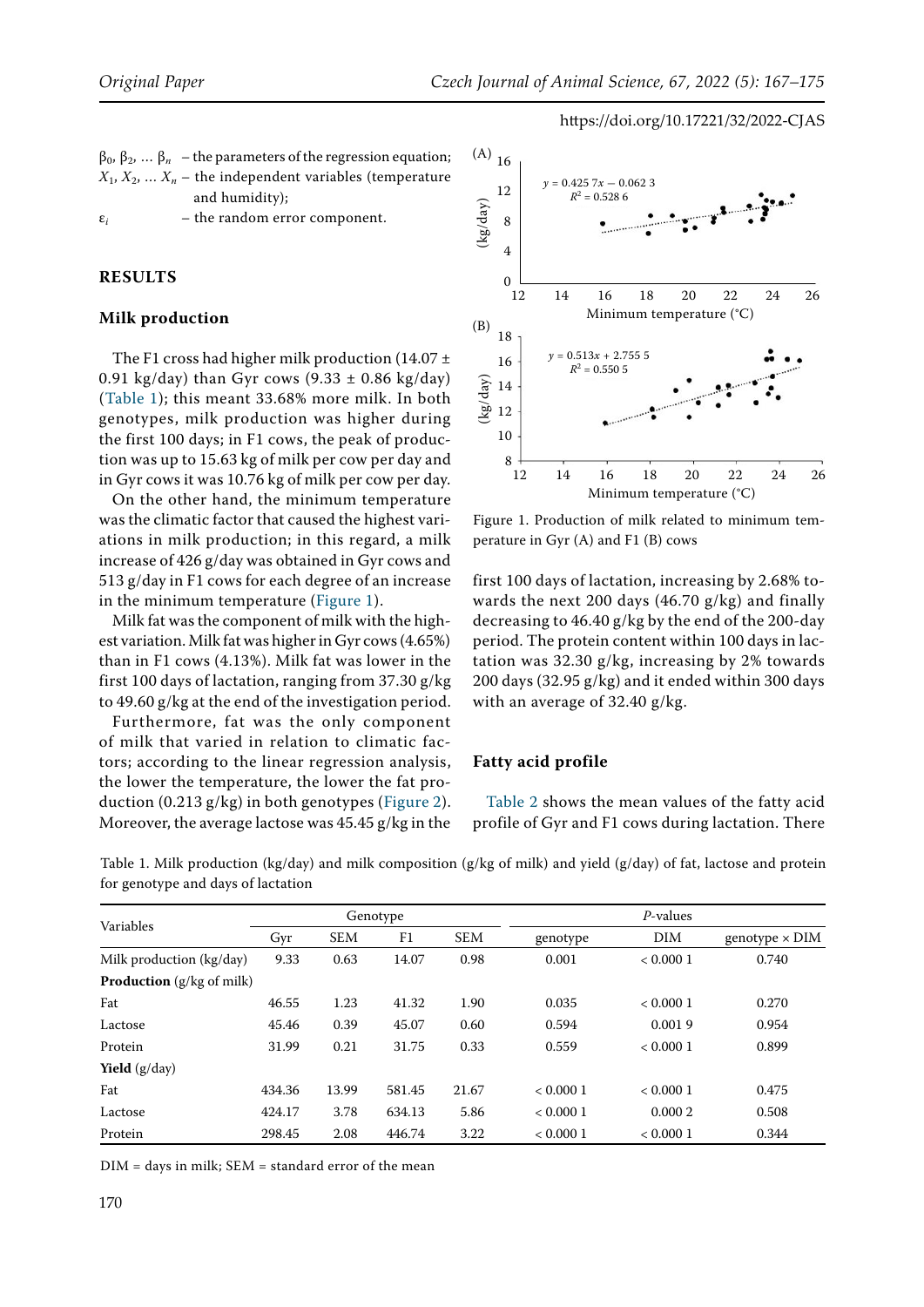<span id="page-4-0"></span>

Figure 2. Production of milk fat related to minimum temperature in Gyr (A) and F1 (B) cows

was a trend ( $P \le 0.07$ ) for SFA to increase in milk from Gyr cows compared to F1 cows. Likewise, a tendency ( $P \le 0.08$ ) is observed for MUFA to decrease in the milk of Gyr cows compared to F1 cows. There was no difference in the concentration of the cis-9, trans-11 isomer of CLA between the races

Table 2. Fatty acid profile (g/100 g of FA) of milk from Gyr and F1 cows during lactation

| Fatty acids         |                   | Genotype   | $P$ -values       |            |          |          |                       |
|---------------------|-------------------|------------|-------------------|------------|----------|----------|-----------------------|
|                     | <b>GYR</b>        | <b>SEM</b> | F1                | <b>SEM</b> | genotype | DIM      | genotype $\times$ DIM |
| Butyric             | $0.655 \pm 0.06$  | 0.044      | $0.734 \pm 0.04$  | 0.044      | 0.260    | 0.728    | 0.295                 |
| Caproic             | $2.133 \pm 0.18$  | 0.095      | $1.896 \pm 0.11$  | 0.095      | 0.131    | 0.825    | 0.906                 |
| Caprylic            | $1.418 \pm 0.10$  | 0.075      | $1.176 \pm 0.06$  | 0.075      | 0.064    | 0.743    | 0.964                 |
| Capric              | $3.069 \pm 0.19$  | 0.165      | $2.513 \pm 0.12$  | 0.165      | 0.054    | 0.042    | 0.595                 |
| Undecanoic          | $0.494 \pm 0.06$  | 0.033      | $0.358 \pm 0.04$  | 0.033      | 0.028    | 0.027    | 0.082                 |
| Lauric              | $3.476 \pm 0.22$  | 0.162      | $2.907 \pm 0.14$  | 0.162      | 0.047    | 0.005    | 0.681                 |
| Tridecanoic         | $0.217 \pm 0.02$  | 0.010      | $0.217 \pm 0.01$  | 0.010      | 0.984    | 0.322    | 0.162                 |
| Miristic            | $11.356 \pm 0.44$ | 0.228      | $10.414 \pm 0.27$ | 0.228      | 0.026    | < 0.0001 | 0.857                 |
| Myristoleic         | $1.705 \pm 0.22$  | 0.107      | $1.375 \pm 0.14$  | 0.107      | 0.073    | < 0.0001 | 0.037                 |
| Pentadecanoic       | $0.350 \pm 0.04$  | 0.018      | $0.333 \pm 0.03$  | 0.018      | 0.551    | 0.016    | 0.180                 |
| Palmitic            | $30.179 \pm 1.02$ | 0.567      | $29.349 \pm 0.64$ | 0.567      | 0.341    | 0.0009   | 0.021                 |
| Palmitoleic         | $2.452 \pm 0.18$  | 0.084      | $2.352 \pm 0.11$  | 0.084      | 0.340    | 0.0002   | 0.025                 |
| Heptadecanoic       | $0.711 \pm 0.05$  | 0.017      | $0.669 \pm 0.03$  | 0.017      | 0.651    | < 0.0001 | 0.895                 |
| cis-10heptadecenoic | $0.298 \pm 0.04$  | 0.007      | $0.335 \pm 0.03$  | 0.007      | 0.011    | < 0.0001 | 0.221                 |
| Stearic             | $9.213 \pm 0.69$  | 0.321      | $9.774 \pm 0.44$  | 0.321      | 0.264    | 0.001    | 0.283                 |
| Eladic              | $3.349 \pm 0.28$  | 0.188      | $3.623 \pm 0.18$  | 0.188      | 0.342    | 0.008    | 0.443                 |
| Oleic               | $22.652 \pm 1.42$ | 0.920      | $25.221 \pm 0.90$ | 0.920      | 0.096    | 0.0003   | 0.664                 |
| Linolelaidic        | $0.181 \pm 0.02$  | 0.015      | $0.218 \pm 0.01$  | 0.015      | 0.129    | 0.0005   | 0.004                 |
| Linoleic            | $1.580 \pm 0.24$  | 0.098      | $1.781 \pm 0.15$  | 0.098      | 0.197    | 0.0006   | 0.064                 |
| Arachidonic         | $0.120 \pm 0.01$  | 0.006      | $0.122 \pm 0.01$  | 0.006      | 0.870    | 0.089    | 0.760                 |
| Linolenic           | $0.238 \pm 0.04$  | 0.014      | $0.279 \pm 0.02$  | 0.014      | 0.091    | 0.003    | 0.219                 |
| cis-9, trans-11 CLA | $1.254 \pm 0.10$  | 0.064      | $1.309 \pm 0.06$  | 0.064      | 0.565    | 0.0004   | 0.009                 |
| Others              | $2.957 \pm 0.19$  | 0.088      | $3.041 \pm 0.12$  | 0.088      | 0.527    | 0.495    | 0.548                 |
| $\Sigma$ SFA        | $63.397 \pm 1.51$ | 0.973      | $60.496 \pm 1.25$ | 0.973      | 0.079    | 0.009    | 0.453                 |
| ΣMUFA               | $30.458 \pm 1.32$ | 0.841      | $32.870 \pm 1.17$ | 0.841      | 0.089    | 0.015    | 0.798                 |
| ΣPUFA               | $3.254 \pm 0.31$  | 0.193      | $3.582 \pm 0.26$  | 0.193      | 0.274    | 0.208    | 0.023                 |

CLA = conjugated linoleic acid; DIM = days in milk; MUFA = monounsaturated fatty acids; PUFA = polyunsaturated fatty acids; SEM = standard error of the mean; SFA = saturated fatty acids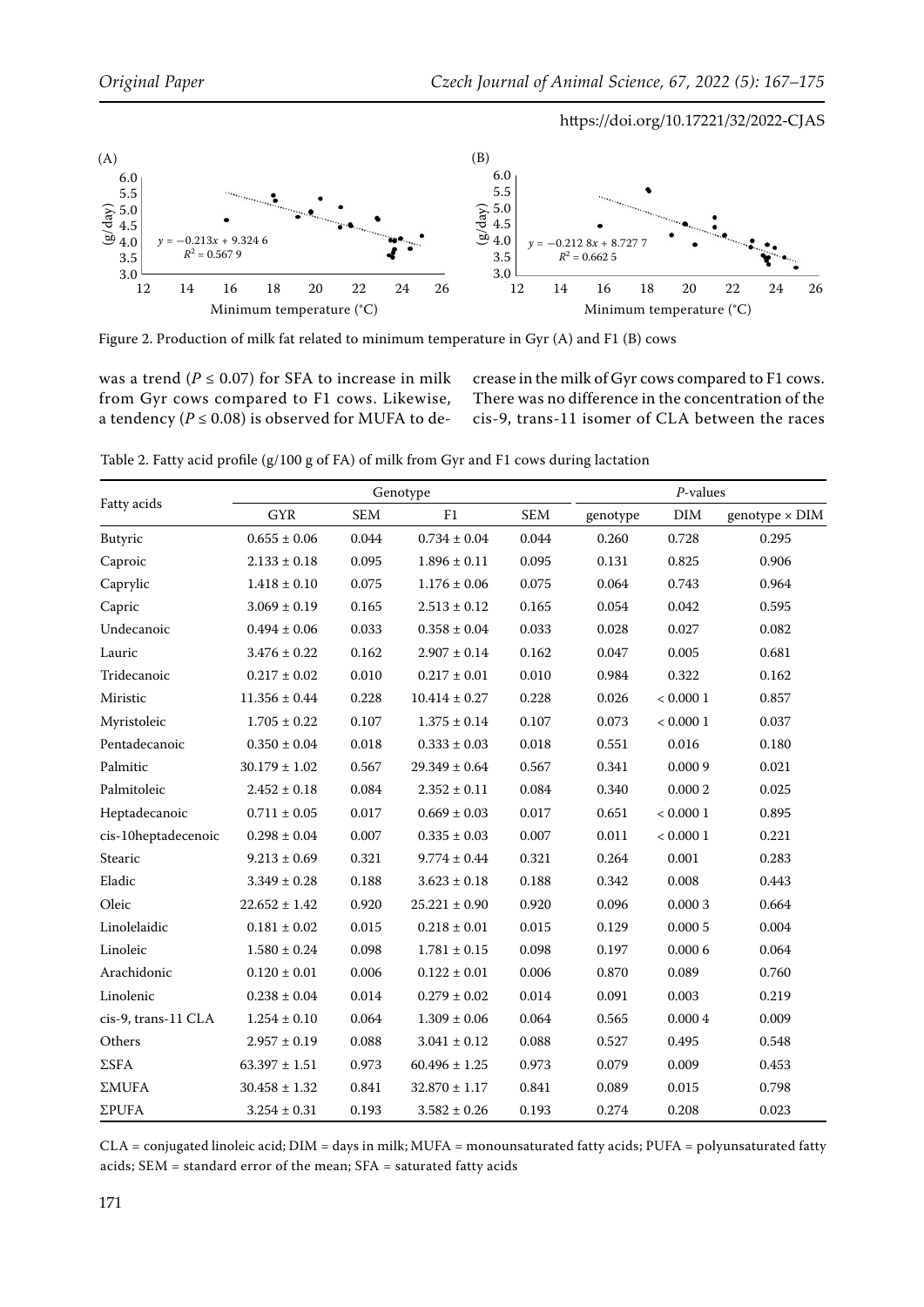evaluated. During lactation, differences were found in the concentration of SFA, MUFA and the cis-9, trans-11 isomer of CLA [\(Figure 3](#page-5-0)).

Regarding temperature and humidity, they did not affect the concentration of fatty acids in the milk of Gyr and F1 cows. However, a decrease in the concentration of the 18:2-cis-9, trans-11 isomer of CLA was detected with the increase in ambient temperature ([Figure 4](#page-5-1)).

## **DISCUSSION**

The higher milk production observed in F1 cows compared to Gyr cows could be related to heterosis from the crossing of *Bos taurus* animals with *Bos indicus*. In particular, *Bos taurus* transmits

<span id="page-5-0"></span>

Figure 3. Yield of conjugated linoleic acid in milk during the lactation period

<span id="page-5-1"></span>

Figure 4. Production of conjugated linoleic acid related to maximum temperature in Gyr (A) and F1 (B) cows

to a crossbreed the ability to improve nutrient metabolism, while *Bos indicus* transmits information on adaptation to the tropical environment.

Therefore, a cow is obtained with a high capacity to take advantage of the available nutrients which is also tolerant to heat stress generated by the tropical climate; consequently, milk production increases [\(Lopez et al. 2013\)](#page-7-9). Likewise, the fact that 100 days after the start of lactation the highest milk production was observed, independently of the breed, can be explained because this period corresponds to the ascending phase in milk production, a phase characterized by increasing production until reaching maximum or peak production.

On the other hand, temperature has a direct relationship with the production of bovine milk. Animals often exceed the capacity of their normal mechanisms to dissipate the heat they generate. In this regard, cows are homeothermic animals and they try to maintain their temperature at 38 °C, through the control of internal heat production and the gain and loss of external heat ([Bernabucci et al.](#page-7-10) [2014](#page-7-10)). When the temperatures are high, a stress condition is caused which affects the physiology and homeostasis of the cow, and is reflected in a decrease in voluntary feed consumption and consequently a decrease in milk production ([Carabano](#page-7-11) [et al. 2016](#page-7-11)).

Another remarkable issue is that the Gyr cows showed the highest fat concentration, agreeing with various reports that indicate that *Bos indicus* cows are characterized by having a higher fat content in milk than *Bos taurus* cows. In another aspect, the decrease in fat concentration with an increase in milk production can be explained by the negative energy balance that cows show at the beginning of lactation, since milk production requires a large amount of energy, therefore, the energy consumption is lower than the energy requirement, and consequently decreases the concentration of fat in milk.

The genotype was not a factor that influenced the FA profile, except for undecanoic, lauric and myristic acids, these were found in higher concentrations in the milk of Gyr cows, which meant more than 15.32% of FA in Gyr; while in F1 cows, these same FA represented 13.67% (Table 2). The concentration of this group of FA is similar to that reported by [Cerutti et al. \(2016\)](#page-7-12) with F1 cows and higher than the report by [Renno et al.](#page-8-2) [\(2013\)](#page-8-2). Regarding SFA, the values in this study are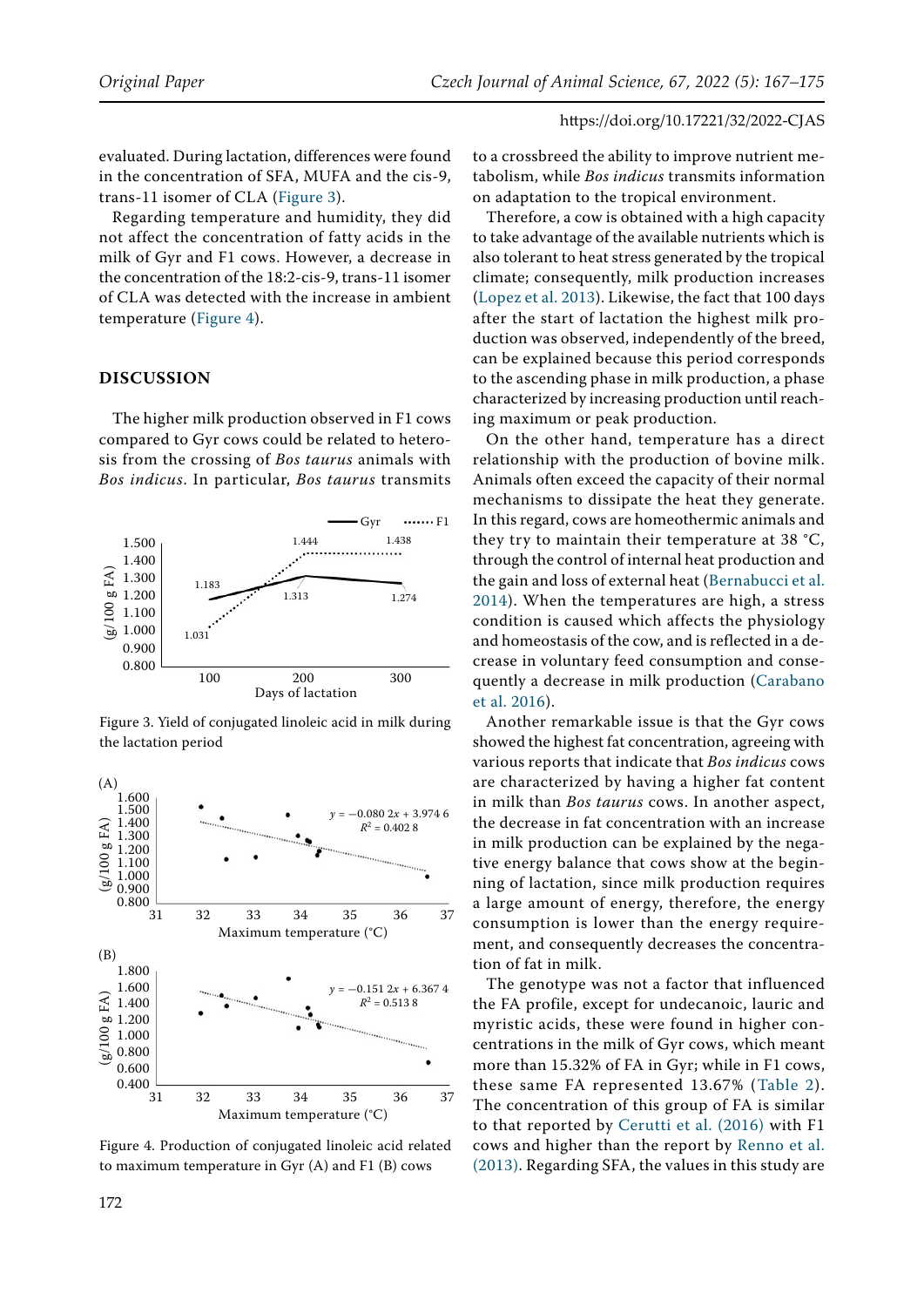lower than those reported by [Lindmark Mansson](#page-7-0)  [\(2008](#page-7-0); 70.0 g/100 g of FA), [Castro-Hernandez et al.](#page-7-13)  [\(2014;](#page-7-13) 70.0 g/100 g of FA), [Roca-Fernandez et al.](#page-8-3)  [\(2012](#page-8-3); 70.0 g/100 g of FA) and [Granados-Rivera](#page-7-14)  [and Hernandez-Mendo \(2018;](#page-7-14) 70.0 g/100 g of FA). In these studies, pure Holstein cows and different crosses were used, being fed on pastures or supplemented. By including fresh forage in the cow's diet, there is an increase in the content of unsaturated FA (MUFA and PUFA) [\(Ortega-Perez et al.](#page-7-2)  [2013](#page-7-2)). This could be the reason for the concentration of MUFA and PUFA in the present study since the cows were grazing between 5 and 6 h during the day. In particular, the CLA concentration did not differ significantly between races, however, such concentration was higher than that reported by [Granados-Rivera and Hernandez-Mendo.](#page-7-14)  [\(2018;](#page-7-14) 1.0 g/100 g of FA) in grazing cows; it also surpassed that reported by [Renno et al. \(2013\)](#page-8-2), [Castro-Hernandez et al. \(2014\)](#page-7-13), [Cerutti et al.](#page-7-12)  [\(2016\)](#page-7-12) and [Welter et al. \(2016\)](#page-8-4), whose CLA productions were between 0.43 and 0.76 g/100 g of FA with Holstein and Holstein/Gyr cows, grazing and supplemented in tropical countries such as Mexico and Brazil; but lower compared to 1.81 g/100 g of FA reported by [Kelly et al. \(1998](#page-7-15)), with Holstein cows housed and supplemented with maize silage. Pastures have higher contents of linoleic acid, CLA precursor in the biohydrogenation process that takes place in the rumen, and linolenic acid, vaccenic acid precursor, which is an intermediary of CLA production in the *de novo* synthesis process in the mammary gland ([Ortega-Perez et al. 2013](#page-7-2)). On the other hand, the fat fraction of tropical grasses may contain more than 60% of these LAC precursors, however, it will fundamentally depend on the soil fertility ([Hafla et al. 2013](#page-7-16)).

Seventy-seven percent of recorded FA showed differences ( $P < 0.05$ ) related to lactation days, as for the groups of SFA. They had an average of 61.159 g/100 g of FA in the first 100 days of lactation, increasing by 3.4% at 200 days and ending with an average of  $61.442$  g/100 g of FA, that is, 1.67% less than at 200 days. Regarding the MUFA, at the beginning they had an average of 32.334 g/100 g of FA, showing a decrease of 6% at 200 days (30.383 g/100 g of FA) and finally they amounted to 32.189 g/100 g of FA at 300 days. Graphically, it can be observed that there is a negative correlation between the SFA and MUFA groups, because as SFA increased, MUFA decreased; although the high-

est production occurred in SFA, which reached almost a double content compared that of MUFA. Although the contents of SFA and MUFA during lactation were different statistically, the variations of these FA were very small in percentage terms. The results of other studies consulted are very inconsistent, so it is not clear why this behaviour occurs through lactation. This makes it necessary to carry out an investigation with better control of these aspects. The PUFA group was the only one that did not show any significant differences for lactation (Table 1), which means that the productions of these acids were somewhat constant and even tended to be maintained towards the end of lactation. Regarding the CLA, the result was highly significant  $(P = 0.0004)$ ; the production averages in the first 100 days were 1.183 g/100 g of FA for the Gyr breed, that is 14% more than in the F1 crosses, which had 1.031 g/100 g of FA. At 200 days, both genotypes showed an increase, being greater in the F1 cross, which was  $40\%$  (0.414 g/100 g of total fatty acids), while in the Gyr breed it was 11% (0.130 g/100 g of total fatty acids). Finally, the Gyr breed had a decrease of 0.039 g/100 g of total fatty acids, which is 3% concerning the average of 200 days and the production of F1 tended to be maintained, since its decrease did not mean even 1%. The variations in this component could be explained by the content of CLA precursors (linoleic acid and linolenic acid) in pastures which is highly variable, since this content will depend on the cutting age, the species, the season and the type of soil. Because of the little information that exists in the tropics, lines of research should be made so that more information can be provided on the production of this fatty acid and its relationship with the factors mentioned here.

Climatic factors (temperature and humidity) did not affect the contents of the three groups of fatty acids present in milk fat, but there were decreases in CLA content when there was an increase in maximum temperature ([Figure 4](#page-5-1)); this could be so because the animals shortened the grazing time when the temperature exceeded 30 °C, causing a low consumption of linoleic and linolenic acids, this decrease was greater in the F1 cross (88.75% compared to the Gyr breed). This phenomenon could be explained due to the genetic material that is modified in the crossing between races, therefore, the animals are more susceptible to variations in temperatures [\(Santana et al. 2015](#page-8-5)).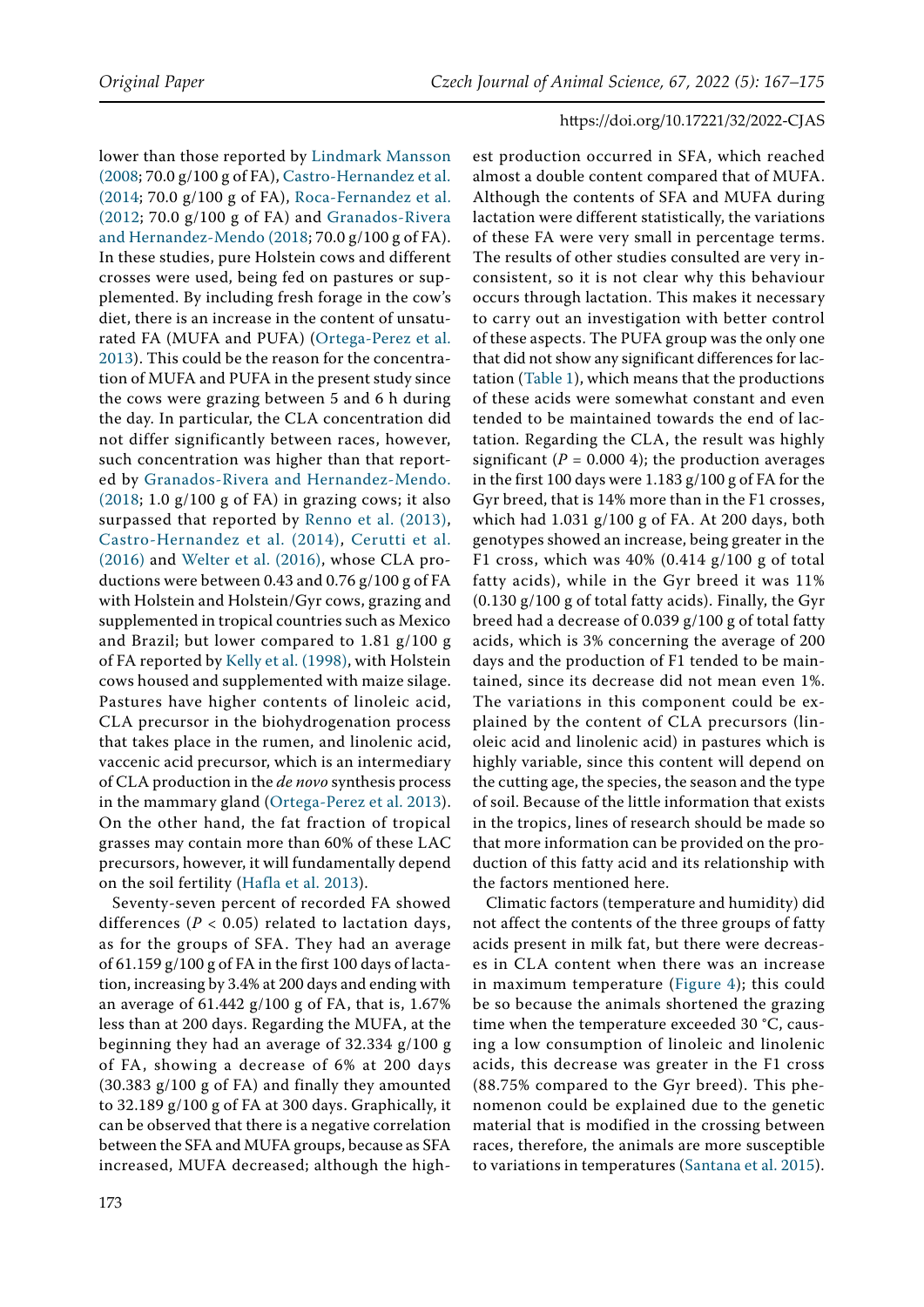## **CONCLUSION**

The highest milk production occurred in the F1 (Holstein/Gyr) cross and the production peak occurred in the first 100 days for both genotypes, the minimum temperature being the climatic factor that positively affected milk production.

The fat content in milk was more abundant in the Gyr breed, while the lactose and protein content did not show any variations with respect to the genotype. For both cases (Gyr and F1) the highest fat content occurred in the last 100 days of the lactation period, while the highest lactose and protein content was recorded after 200 days.

The contents of SFA, MUFA, PUFA and CLA had similar behaviours in both genotypes; SFA and CLA were more abundant at 200 days of the lactation period, while AGM and AGP showed a higher content in the first 100 days of lactation.

The climatic conditions did not produce any changes in the content of the fatty acid groups, but they affected the CLA content.

## **Conflict of interest**

The authors declare no conflict of interest.

# **References**

- <span id="page-7-10"></span>Bernabucci U, Biffani S, Buggiotti S, Vitali A, Lacetera N, Nardone A. The effects of heat stress in Italian Holstein dairy cattle. J Dairy Sci. 2014 Jan 1;97(1):471-86.
- <span id="page-7-11"></span>Carabano MJ, Logar B, Bormann J, Minet J, Vanrobays L, Diaz C, Tychon B, Gengler N, Hammami H. Modeling heat stress under different environmental conditions. J Dairy Sci. 2016 May;99(5):3798-814.
- <span id="page-7-13"></span>Castro-Hernandez H, Gonzalez-Martinez F, Dominguez-Vara A, Pinos-Rodriguez JM, Morales-Almaraz E, Vieyra-Alberto R. Effect of level of concentrate on milk fatty acid profile from grazing Holstein cows. Agrociencia. 2014 Dec;48(8):765-75.
- <span id="page-7-12"></span>Cerutti WG, Viegas J, Barbosa AM, Oliveira RL, Dias CA, Costa ES, Nornberg JL, de Carvalho GG, Bezerra LR, Silveira AM. Fatty acid profiles of milk and Minas frescal cheese from lactating grazed cows supplemented with peanut cake. J Dairy Res. 2016 Feb;83(1):42-9.
- <span id="page-7-6"></span>De Jesus A, Brena-Naranjo JA, Pedrozo-Acuna A, Alcocer Yamanaka VH. The use of TRMM 3B42 product for drought monitoring in Mexico. Water. 2016 Aug 2;8(8): 18 p.
- <span id="page-7-1"></span>FAO – Food and Agriculture Organization of the United Nations. El sector lechero mundial: Datos [Internet]. Rome: FAO 2016 [cited 2017 Sep 13]. Available from: http://www. dairydeclaration.org/Portals/153/FAO-Global-Facts-SPANISH-F.PDF?v=1. Spanish.
- <span id="page-7-8"></span>Feng S, Lock AL, Garnsworthy PC. A rapid lipid separation method for determining fatty acid composition of milk. J Dairy Sci. 2004 Nov 1;87(11):3785-8.
- <span id="page-7-14"></span>Granados-Rivera LD, Hernandez-Mendo O. Milk fat depression syndrome caused by trans-10, cis-12 isomer of conjugated linoleic acid in lactating cows. Review. Rev Mex Cien Pec. 2018 Sep 23;9(3):536-54.
- <span id="page-7-16"></span>Hafla AN, MacAdam JW, Soder KJ. Sustainability of US organic beef and dairy production systems: Soil, plant and cattle interactions. Sustainability. 2013 Jul 1;5 (7):3009-34.
- <span id="page-7-7"></span>INEGI – Instituto Nacional de Estadistica y Geografia. Información por entidad [Internet]. Mexico: INEGI 2016. [cited 2017 Aug 22]. Available from: http://www.cuentame.inegi.org.mx/monografias/informacion/tab/territorio/clima.aspx?tema=me&e=27. Spanish.
- <span id="page-7-15"></span>Kelly M, Berry J, Dwyer D, Griinari JM, Chouinard P, Van Amburgh M, Bauman D. Dietary fatty acid sources affect conjugated linoleic acid concentrations in milk from lactating dairy cows. J Nut. 1998 May 1;128(5):881-5.
- <span id="page-7-0"></span>Lindmark Mansson H. Fatty acids in bovine milk fat. Food Nut Res. 2008 Jun 10;52(1): 3 p.
- <span id="page-7-9"></span>Lopez R, Garcia JG, Islas A, Ramirez R, Ruiz A, Ponce I, Lopez R. Relationship between 9-cis, 11-trans and 10-trans, 12-cis conjugated linoleic acid isomers and milk yield in Holstein-Friesian cows. Review. Rev Mex Cien Pec. 2013 Sep;4(3):339-60.
- <span id="page-7-3"></span>Martinez A, Perez M, Perez L, Carrion D, Gomez G, Garzon A. Effect of oils and seeds in ruminant diets on milk fat fatty acid profile. Review. Rev Mex Cien Pec. 2013 Aug 13;4(3):319-38.
- <span id="page-7-4"></span>Martinez-Borraz A, Moya-Camarena SY, Gonzalez-Rios H, Hernandez J, Pinelli-Saavedra A. Conjugated linoleic acid (CLA) content in milk from confined Holstein cows during summer months in northwestern Mexico. Rev Mex Cien Pec. 2010 Sep;1(3):221-35.
- <span id="page-7-2"></span>Ortega-Perez R, Espinoza-Villavicencio JL, Palacios-Mechetnov E, Palacios-Espinosa A, Arjona-Lopez O, Murillo-Amador B, Rivera-Acuna F. Fatty acids profile in milk of Chinampo cows (Bos taurus) fed fresh forage from sarcocaulescent shrubs or alfalfa hay. Arch Med Vet. 2013 Oct 12;45(1):45-51.
- <span id="page-7-5"></span>Prieto-Manrrique E, Vargas-Sanchez J, Angulo-Arizada J, Mahecha-Ledesma L. Grasa y acidos grasos en leche de vacas pastoreando, en cuatro sistemas de produccion. Agron Mesoam. 2017 Apr;28(1):19-42. Spanish.